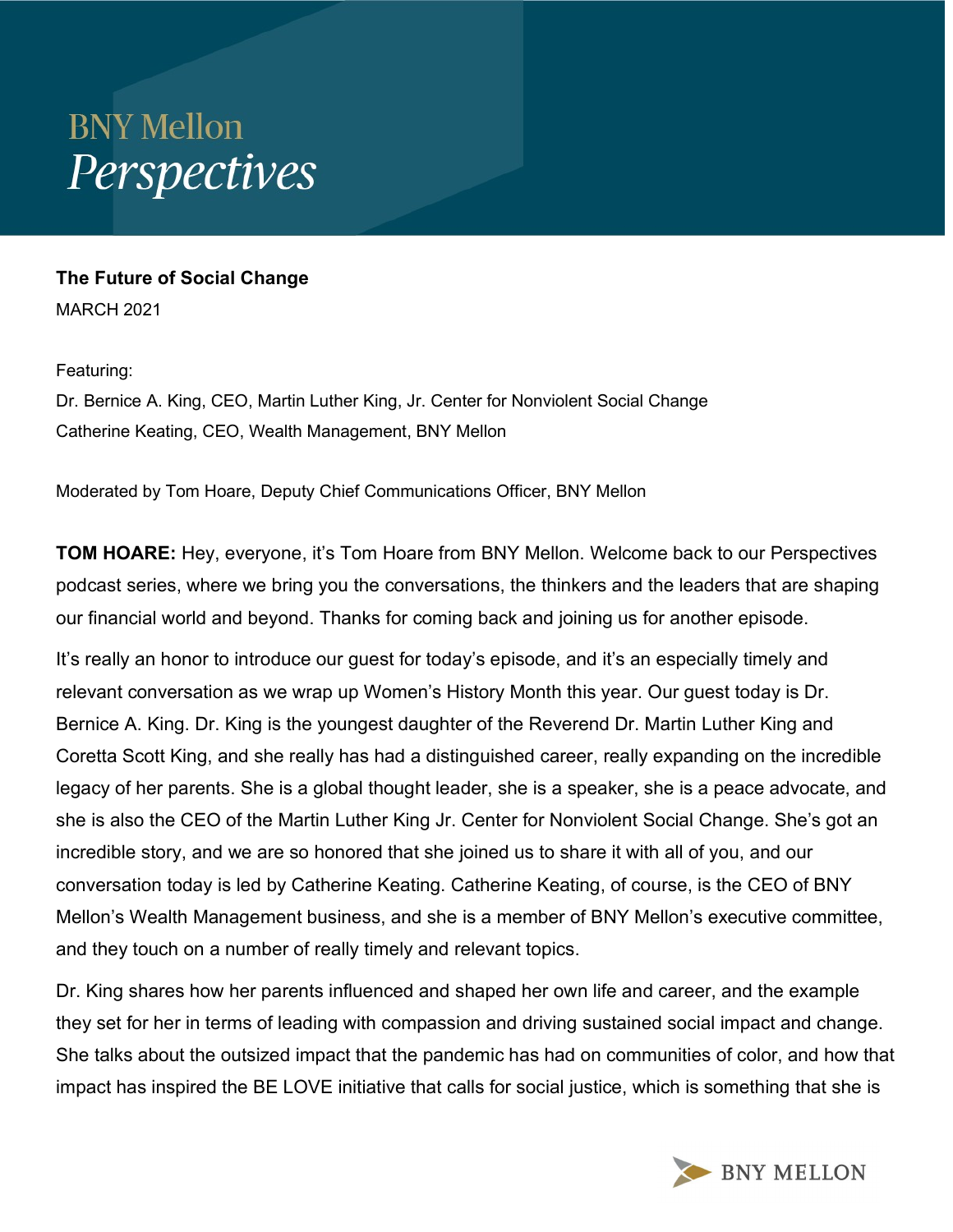leading as part of the Dr. Martin Luther King Jr. Center for Nonviolent Social Change. She talks about the importance of mentors, allies, friends, and supporters when you think about how to create and seize opportunities for success, and where you can really drive change in our world, so we're going to get right to it.

As always, we want to hear from you. Listen, rate, review, share your feedback with us, wherever you listen to your podcast – Apple, Spotify, Google, or whatever platform you choose – and as always, you can find us on social media via LinkedIn, Twitter, Facebook, Instagram, and of course on bnymellon.com. Enjoy this episode, and we'll see you at the next one.

**CATHERINE KEATING:** I am so delighted to introduce Dr. Bernice King. Dr. King has made challenging racism in our country her life's work, following in the footsteps of her remarkable parents, Dr. Martin Luther King Jr. and Coretta Scott King. We're just thrilled to have you here today.

DR. BERNICE KING: Thank you, glad to be here.

CATHERINE KEATING: So let me start with your parents' influence on your career. One of the things that your father said in the "I Have a Dream" speech is that he hoped that his four children, and you're the youngest of the four, would be judged not by the color of their skin but by the strength of their character. How did your parents, who were two great civil rights activists, influence your career, Dr. King?

DR. BERNICE KING: Well, of course, I was fortunate to have two parents that were outstanding people and great leaders, and usually when I think about their influence, I tell people that the most important thing for me is that my parents didn't just teach me important leadership values, they emulated them. They were a daily example of what it means to lead compassionately, to be a servant leader, to be a transformative leader, and my mom I would say mostly influenced me by her day-today actions. She did a very good job of invoking a lot of my father's teachings and a lot of my father's words in our home, and it helped to create a framework for my growth and development. She provided me with different opportunities at different times in my life to exercise my leadership, and so I really credit a lot of who I am today to both of them.

Of course, I didn't know my father as much, I was only five when he was assassinated, but I gleaned so much from his life and watching films and listening to her. She was like a walking encyclopedia concerning the work that they were involved in, and having the benefit and value of the entire King family – including my grandparents, who raised my father and his sister – to contribute to my understanding of who he was as a person and as a leader, and his growth development and his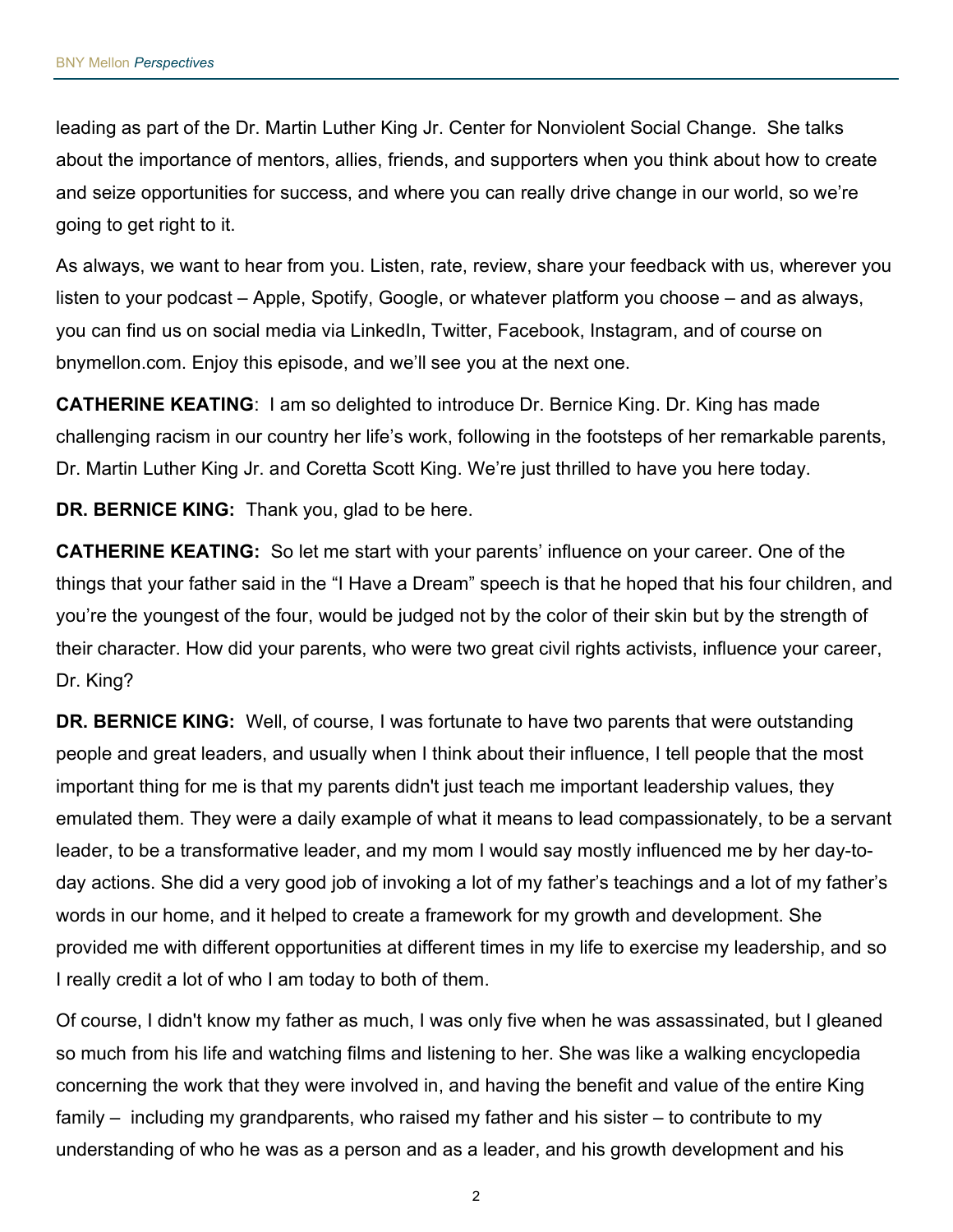trajectory has played a great influence on my life, and I try to as much as possible stay true at least to the whole notion of being a servant leader, a compassionate leader, and a transformative leader.

And last but not least, I'll frame it in this context: both of my parents led with their conscience, which sometimes can be challenging, and I find myself trying to remain true to that. My father was once in an interview with a gentleman by the name of Mike Douglas, and at this time, my father had spoken out against the war in Vietnam, and it was very controversial for him to take that stance as a civil rights leader. Many people felt that he just should have stayed in the realm of civil rights, you know, he didn't know anything about international affairs, and that his speaking out would jeopardize the support of President Johnson and his administration for civil rights action, but my father felt that he had to follow his conscience, and so Mike Douglas asked him this question, "Are you concerned about losing favor with President Johnson?" And my father's response was "Well, that's not the most important thing. The most important thing is that I not fall out of favor with what is truth and with what my conscience tells me is just and with what my conscience tells me is right." He went on to say, "I would much rather remain in favor with these principles than with a person who may misunderstand the position I take." Wow, a leader of conscience, and so I thank God for the deposits that my parents made in my life.

**CATHERINE KEATING:** Well, thank you for that, and I want to focus in particular for a moment on your mother, Coretta Scott King, because you've mentioned her influence on you and, you know, professional women can sometimes feel that it can be hard for their voices to be heard, it can be hard for their accomplishments to be recognized. Your father's legacy is very well known, obviously, but you said that your mother, Coretta Scott King, deserves immense praise for really architecting his legacy. Can you talk a bit about your mom's role in driving change?

DR. BERNICE KING: Yeah, wow, I mean everybody that's listening to me obviously knows my dad, and this may surprise some people: over 100 nations around the world celebrate his birthday every year. He's not a citizen of their nation but yet they celebrate his birthday. So I always tell people that when my father was assassinated, he was one of the most hated persons in America, and today he is one of the most admired and loved persons, although he is no longer with us in the world, and how did that happen? Is that just automatic because he was a great orator and he was a great leader, he made tremendous contributions to our world? No, it was because my mother was the architect, as you said, of his legacy. She did not come to it by accident. She came to it because they were both working as partners in this movement, and she was very committed to social change.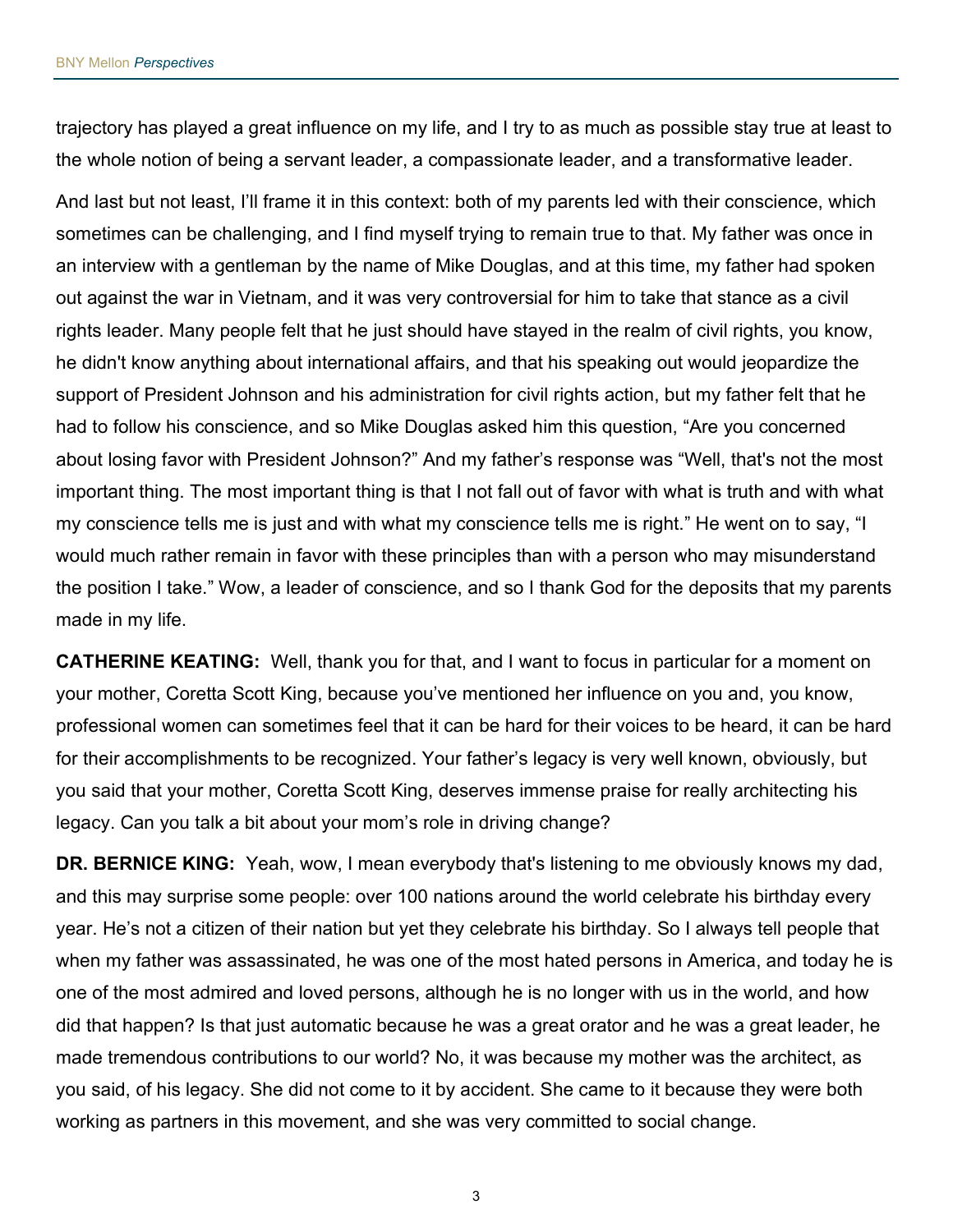In fact, she was an activist before she met my father, she was a peace activist, had been involved in a lot of peace work, was very influential in my father speaking out against the war in Vietnam. She said, "Hey, I believe it's time for you to lend your voice to the peace movement," and it was difficult at times, as I said. There were friends that were turning on him in the civil rights movement, criticized him publicly, but it was my mother who stood strong and said, "We need you in the peace movement," so my father subsequently spoke out against the war in Vietnam.

When he was assassinated, two-and-a-half months after he was assassinated, obviously through prayer, she birthed the King Center, because she knew that the work that they did in that movement needed to be catapulted into the future so that generations like now would have the glimpses to draw from, the teachings that he left with her, with us, available to them. So she set out to travel around the world with her book, Where Do We Go from Here: Chaos or Community? – I'm sorry, I mean Where Do We Go from Here – My Life with Martin Luther King, Jr., and she started establishing his presence in the world, and further after, of course, he won the Nobel Peace Prize in '64, and then she came home and she started encouraging state and local officials to celebrate the King holiday and send their proclamations to the King Center, and she continued to build upon the work of exposing people to my father and building the King Center at the same time, and once the King Center was up and running, she then proceeded to put a lot of her energy into the King holiday.

Now, even before that time, she had been very heavily involved in influencing full employment legislation. The Brady Bill, which I believe there is a bill about to be signed into law, as we know, around background checks, well, she was a part of the prelude of all of this, and we know about her work with the LGBTQ+ community, and her continual work on the peace front, and so she was extremely influential. She built broad coalitions, and that's how the holiday really I think passed. In 1983, she called together almost 700 different organizations, that's a lot, to march on Washington that August, and before they could even hit there, Congress had passed the King Holiday legislation and had it moved to the Senate. I guess they felt, oh Lord, this groundswell of people are now coming to D.C. under her leadership, and of course we know in November that year, the legislation was signed into law.

So she really, when you think about Dr. King, we wouldn't know him and his iconic state had it not been for her diligence, her consistent and persistent way of shaping his legacy, ensuring that his papers would be here today, and the first speech that he ever made on behalf of being President of the Montgomery Improvement Association, the organization that spearheaded the Montgomery bus boycott, she insisted that someone take a tape recorder, because she was still home, had delivered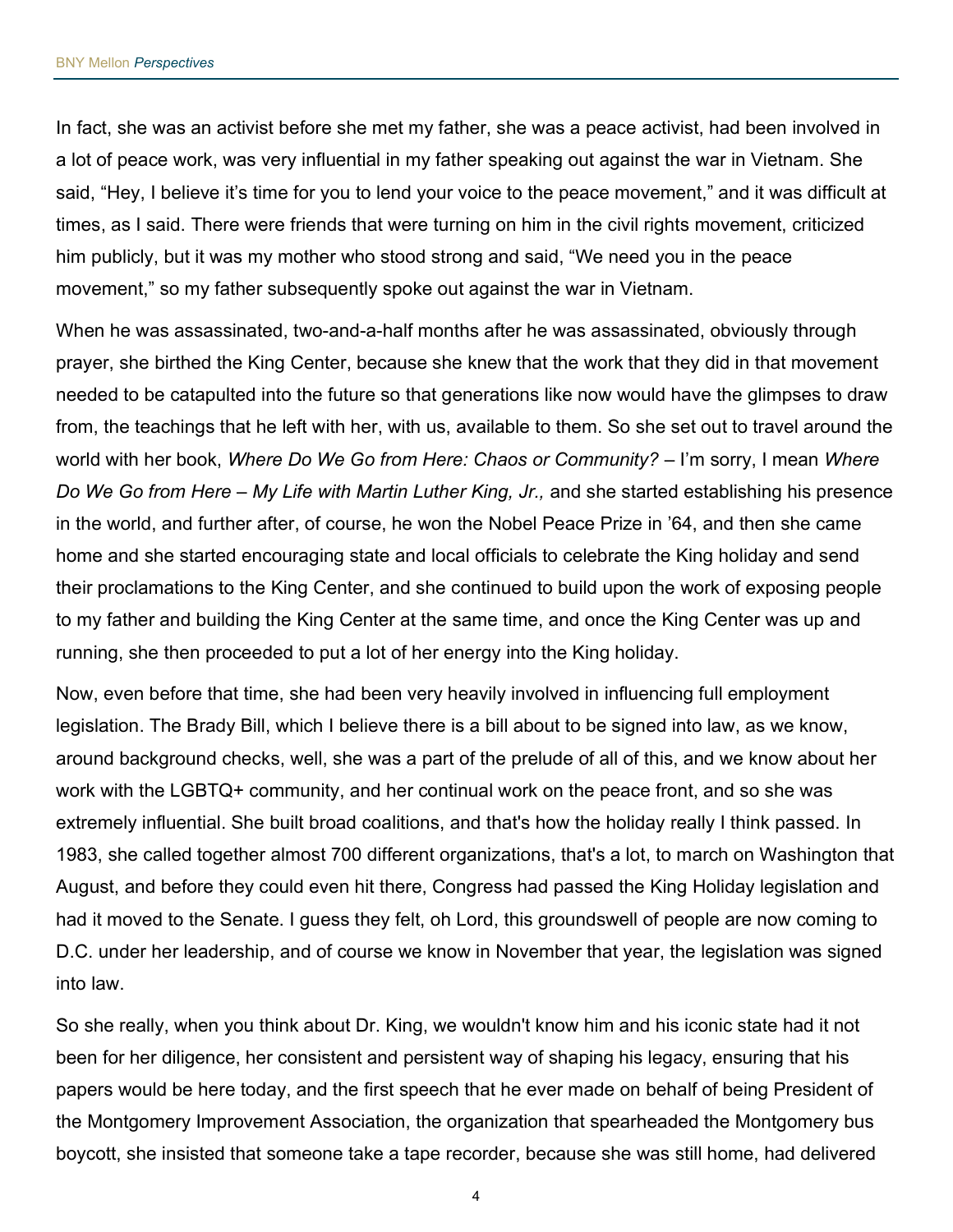my sister I believe two-and-a-half weeks prior and couldn't go, but she knew instinctually something powerful, historical was happening, and we have that speech today because of her.

So when we think about him, please think about her because we really wouldn't know him the way we know him if it were not for her, and if she did not continue to champion important causes for humanity.

**CATHERINE KEATING:** I love some of the words you used – consistent, disciplined, persistent in making this happen. They are such great qualities for anybody in working on something important, and for all of us in our careers. I love that. So let me switch to the pandemic, because the global pandemic has forced all of us to stop and focus on what's really important, what's important in life, what's important in work. It's done here at BNY Mellon. Our CEO, Todd Gibbons, led the whole company to reaffirm our purpose as a company, our values, and I have a feeling that that may have been the case a bit for you as well in the King Center because you have announced a new initiative over the last month, you call it the BE LOVE initiative, which is calling for action on social justice, and we know, of course, that the pandemic has had a disproportionate impact on people of color in this country and around the world, so talk to us about this new initiative, what it is and why now, why you thought it was so important.

DR. BERNICE KING: Well, you know, over the last few years, there's been great polarization and division in our country. You know, it's one thing to have differences, it's another thing to become combative, to become inhumane in how we deal with those differences.

And so in looking at that, our institution decided, you know, how can we begin to really drive this whole notion of the vision of the beloved community, where everybody is valued and treated with respect and dignity, and when we looked at 'beloved community,' within that phrase is the words be love, and we wrestled with this whole notion of doing a campaign around love because oftentimes people misunderstand love. You know, some people dismiss it as weak and ineffectual, as an affectionate emotion, as sentimental, but my father helped to frame it differently and he talked about the relationship between power and love, that power needs love to not be destructive, and love needs power to not be weak, and therefore he went on to say that power at its best is love implementing the demands of justice, and justice at its best is love correcting everything that stands against love.

So we decided to go on this journey through a BE LOVE campaign to help us refocus in this nation our energies away from all of the hate and the hostility and the divisiveness, to looking at something that should drive us all in terms of change, which is love. How do we come from a place of love? What does that look like?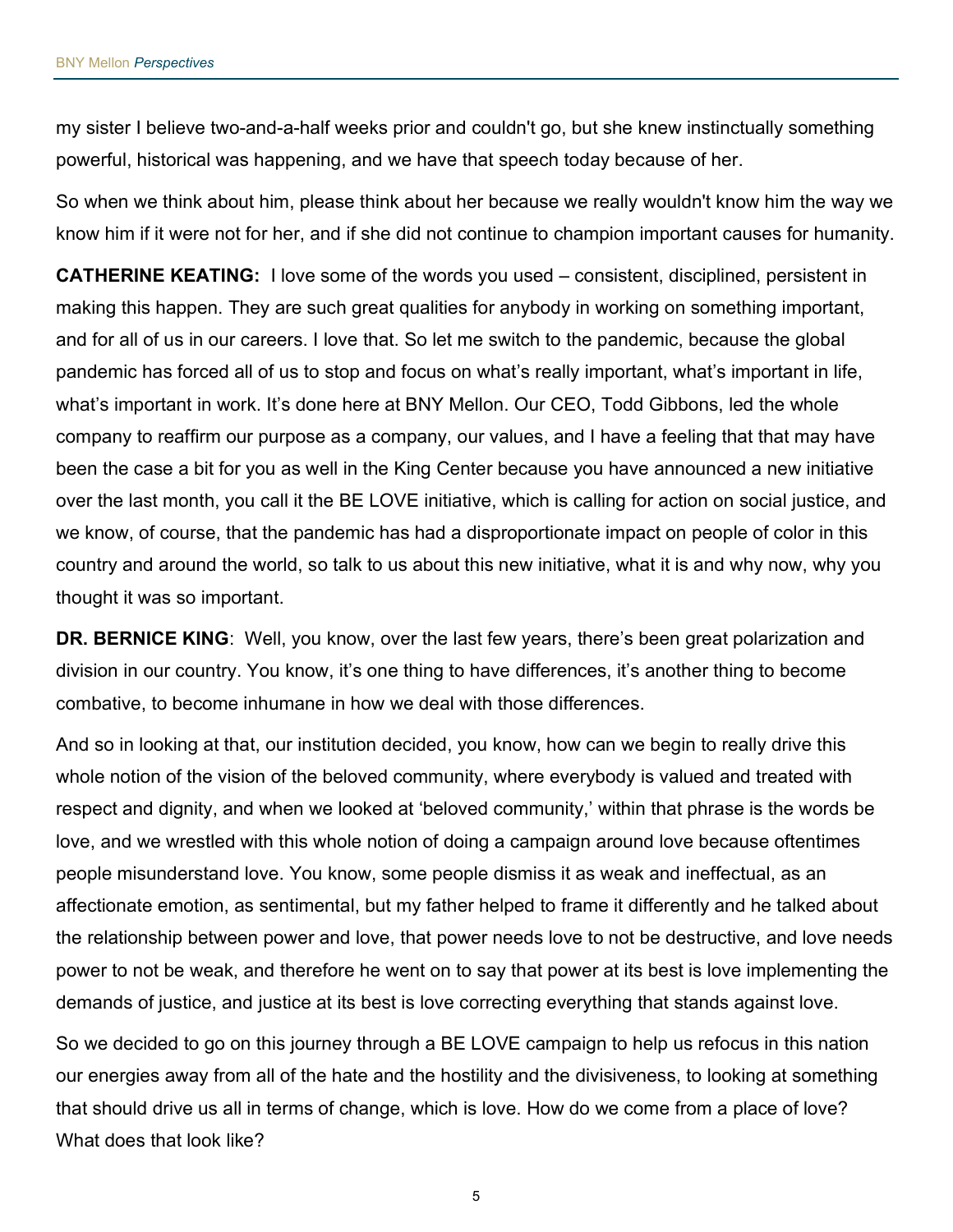So we're looking at how do we answer these three questions – who must we be, what must we do, and what are we to accomplish in what we do – and subsequently, we ask critical questions. Let's redefine love so that people understand in the context of what my father was talking about. Love is a powerful force. Love does implement the demands of justice, it does not sit silently by, but love also is compassionate. It speaks in ways that it doesn't cancel people all the way out. Love engages in a humane way such that you are focused on the injustice and not seeking to defeat, demean, and degrade the person. These all come out through some of the teachings we do at the King Center. Our work is focused on preparing global citizens to create a more just, humane, equitable, and peaceful world through my father's nonviolent teachings, which we have rebranded Nonviolence Through Society, because we believe it is a lifestyle as he taught, that nonviolence is not just about a tactic you use when you're involved in social justice, but you use it in corporate America, you use it in your home, you use it in your church, you use it in the classroom.

So this whole framing is about getting us back to our center of love, and letting that catapult the decisions we make, the conversations we have, the actions we take, and so in doing that, we are doing this series of BE LOVE education and training. The first one is about redefining love, getting us on the same page, revolutionary love which changes people and systems, and then reconciliation love, reconciliatory love, because for my father, that was the ultimate goal, reconciliation, and when you have that ultimate goal, the means and the end have to be consistent. I can't reconcile with you if I'm trying to win over you instead of win over your understanding and friendship, and so that's what the campaign is about. We put it on our website and invited people to take a pledge related to being love in our everyday life, in the decisions we make, in the conversations we have, in the actions we take and so much more, and then inviting people to take those courses, and also encouraging people to connect with organizations who are doing the work of social justice and social transformation so that we all can be involved. And then finally, one of our next phases will be to cultivate spaces and coalitions that are focused on working to implement local, state, national, and international policies and practices that eradicate hate, inhumanity, injustice, and inequity. So we invite everybody to come to the kingcenter.org and take the pledge, join us in this. Ultimately, it will be a movement, this true love movement that implements the demands of justice and corrects everything that stands against love as we are focused on creating the beloved community with the education and training of people in my father's nonviolent philosophy and methodology.

**CATHERINE KEATING:** Well, it's really, really inspiring, Dr. King, and again it just kind of reminds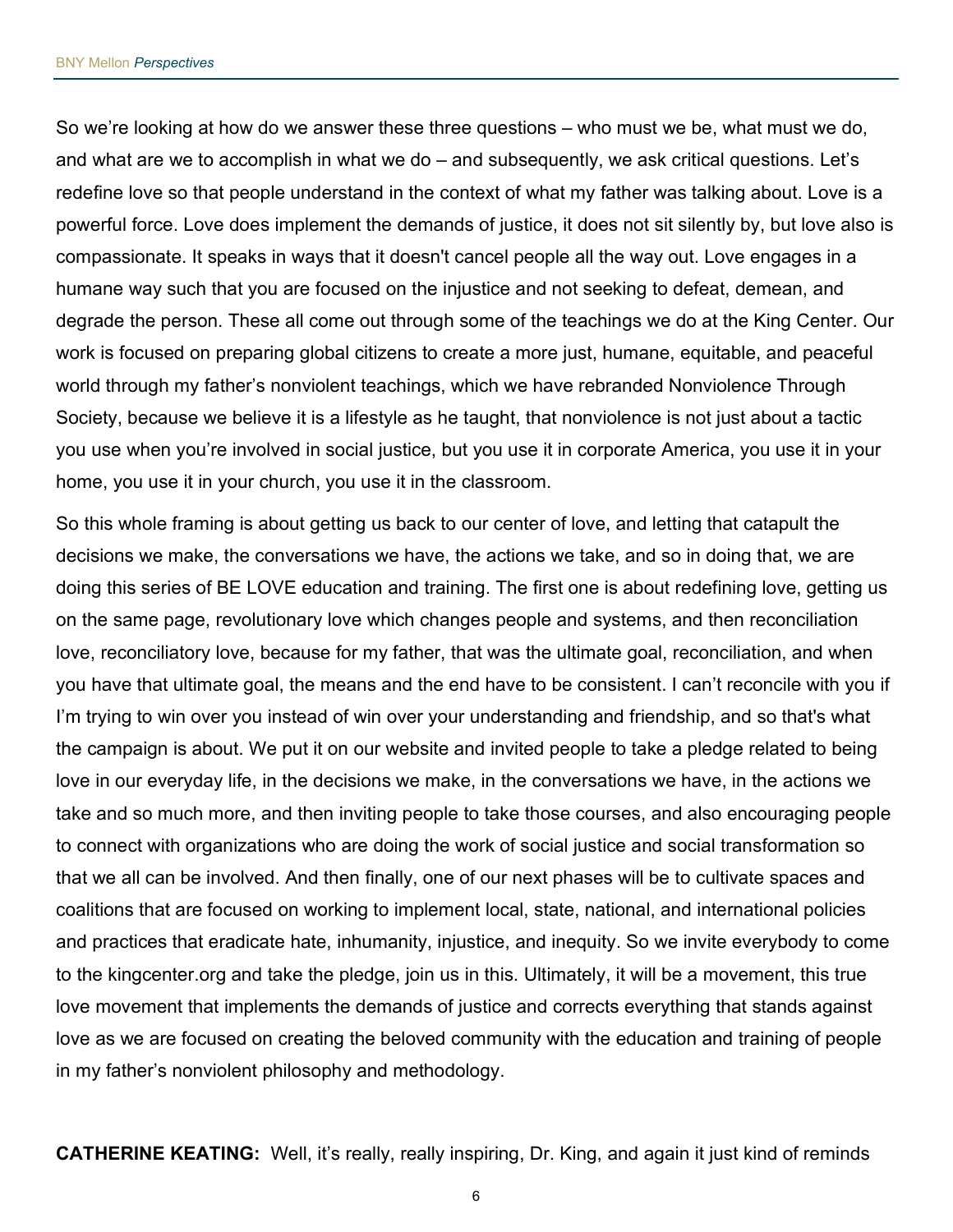me of some of the work that we've done at our company this year. You say, you know, focus on what your purpose is and what you want to accomplish, that's exactly what we did. That's exactly what we did, our purpose is to try to help our clients be successful in the financial world, but I'm also struck by something else you said. You said leadership is a lifestyle, and that's a very interesting way to think about it, right, that's very, very interesting for all of us, and it occurs to me that sometimes leadership means stepping forward and other times it can mean stepping back, and in your case, I was struck by the fact that you were the very first woman ever elected as President of a Southern Christian Leadership Conference. It's a position that your dad had held, your brother had held, and you were elected, and you chose to step back. Can you talk to us about what it means as a leader to sometimes step back?

DR. BERNICE KING: Well, actually, in that particular situation, I didn't get a chance to serve as President of the SCLC. I was elected, but as soon as I was elected, the board of the SCLC split and they were embroiled in a legal battle, and I spent about a year and a half working with my team, trying to get ready to serve in that position, and it looked like this was going to be an intractable conflict and I had to make a decision, because to be elected and now step away was difficult for me. Did it cast me as a failure? Would people look at me as not being able to have the courage to take the reins in spite of what was going on?

But unfortunately for me at that time, I had just come out of a court battle with my brothers and I was leery, I mean I was litigation leery, and I did not want to be a part of any more battles like that, and so I decided that it was best for me to step down from the position, and of course I made a public statement, and you know, usually when I make public statements, I try to do it in a way that doesn't attack the other person, and it takes carefulness in doing that, it takes understanding the other person and being compassionate, so that's what I did. I made the decision to step away because I needed to be in a position where I would know who my bosses would be. Can you imagine having two boards? It's enough dealing with one board.

CATHERINE KEATING: We agree, we agree, one board is plenty of board. We agree, we agree.

DR. BERNICE KING: Right, and so it was best for me at the time to do that, and that's what I did, and subsequently about 11 months or 11 and a half months later is when I became CEO of the King Center.

**CATHERINE KEATING:** Wow, congratulations on that. You know, nothing in life that's important is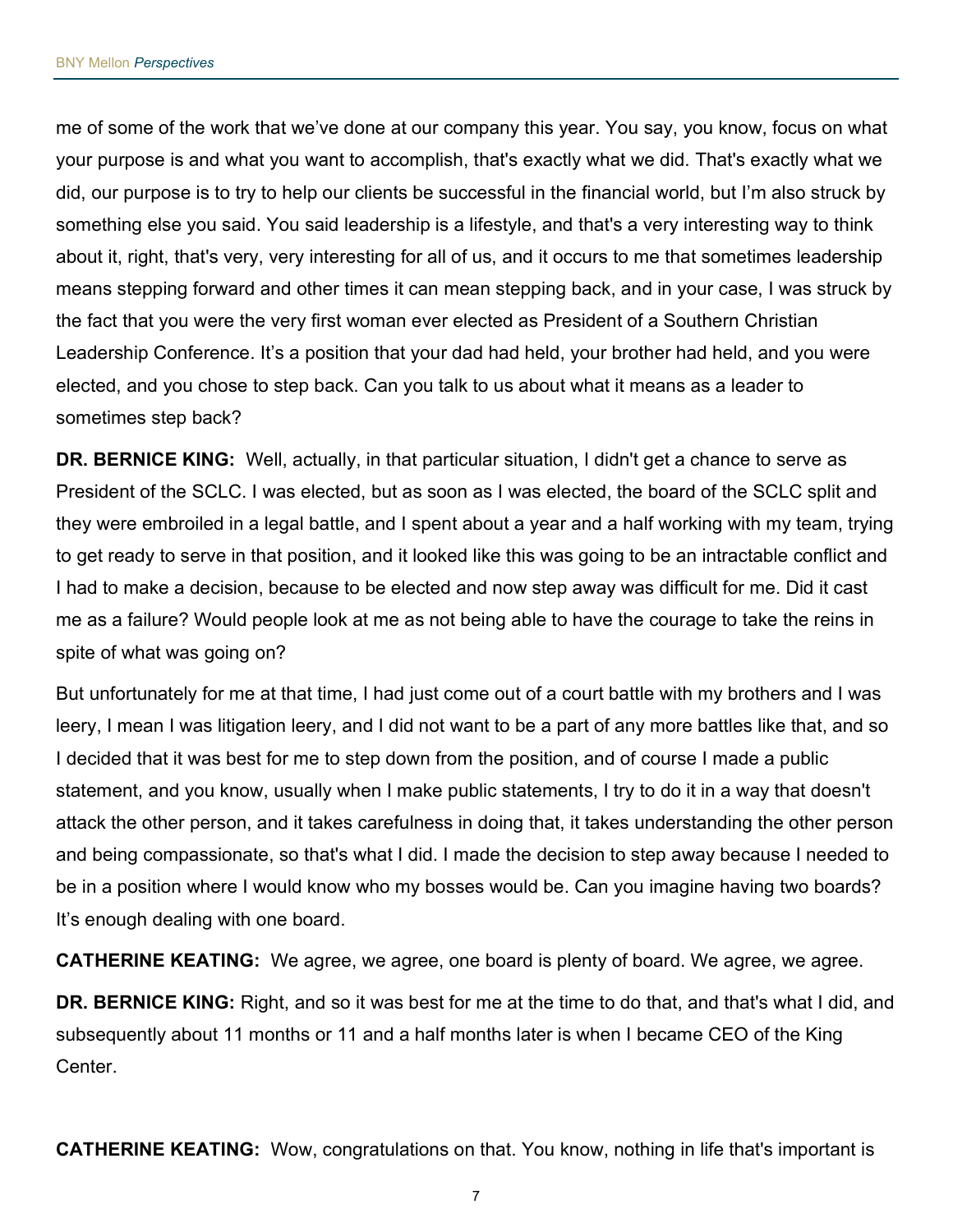ever really accomplished alone, and in fact in the "I Have a Dream" speech, one of the things your dad said is we cannot walk alone. We need allies, we need people who will walk with us, who will work with us. How have allies played a role in your success and in the success of the King Center, because it's one of the things that the Women's Initiative Network at BNY Mellon wants? We want lots of allies to help us with our work.

DR. BERNICE KING: Yeah, I mean it's important to have people walk with you, mentors, allies, friends, supporters in everything you do. I've had people who have obviously exposed me to things that I was totally unaware of. I've had people to connect me to people that I needed to know. I've had, obviously, situations where people have given me opportunity.

I remember when I first was looking for an opportunity to use my skills in ministry, and a friend of mine had just accepted a pastor role, and I kept in touch with him about every quarter, and he was telling me about his new assignment at this church, and I told him, "It's ironic, I'm looking for a place to serve," and I went and ended up serving there, and he gave me an opportunity. When I had never served in a pastoral role before, he gave me an opportunity to kind of help in building some of the ministries of the church, you know, giving me the feedback that I needed, kind of sort of like an apprenticeship of sorts, you know, evaluation, feedback, and continuing to encourage me every step of the way.

One of the things I said, my mom, I have to just say, you know, I don't see my mom, well, she's an ally but she's my mom, but she did so many things, she opened up so many doors for me, and I have to tell this story because it's an interesting story, because most people wouldn't necessarily do this as a daughter to a mother. I was trying to get some favor with a bank, and my mom picked up the phone and called the president of the bank and asked if he would have a meeting with her daughter, and he agreed to do that. I was trying to get a loan, I was young, much younger, and he met with me and agreed to give me this signature loan, which usually when you're young like that, you have to have collateral and all that kind of stuff. When I left the bank, I said to my mom, I called her on the phone and I said, "I just want to thank you for the privilege and blessing of being your daughter," because I know that meeting never would have happened if it had not been for her influence and advocacy, and I've seen that happen over and over again.

Obviously, the King Center wouldn't be where it is today without the allies that my mother had. She faced a lot of challenges. People wanted her to stay home and just raise us, you know, because back then, women were not supposed to be in the workplace, you know, in '68, but she knew she had a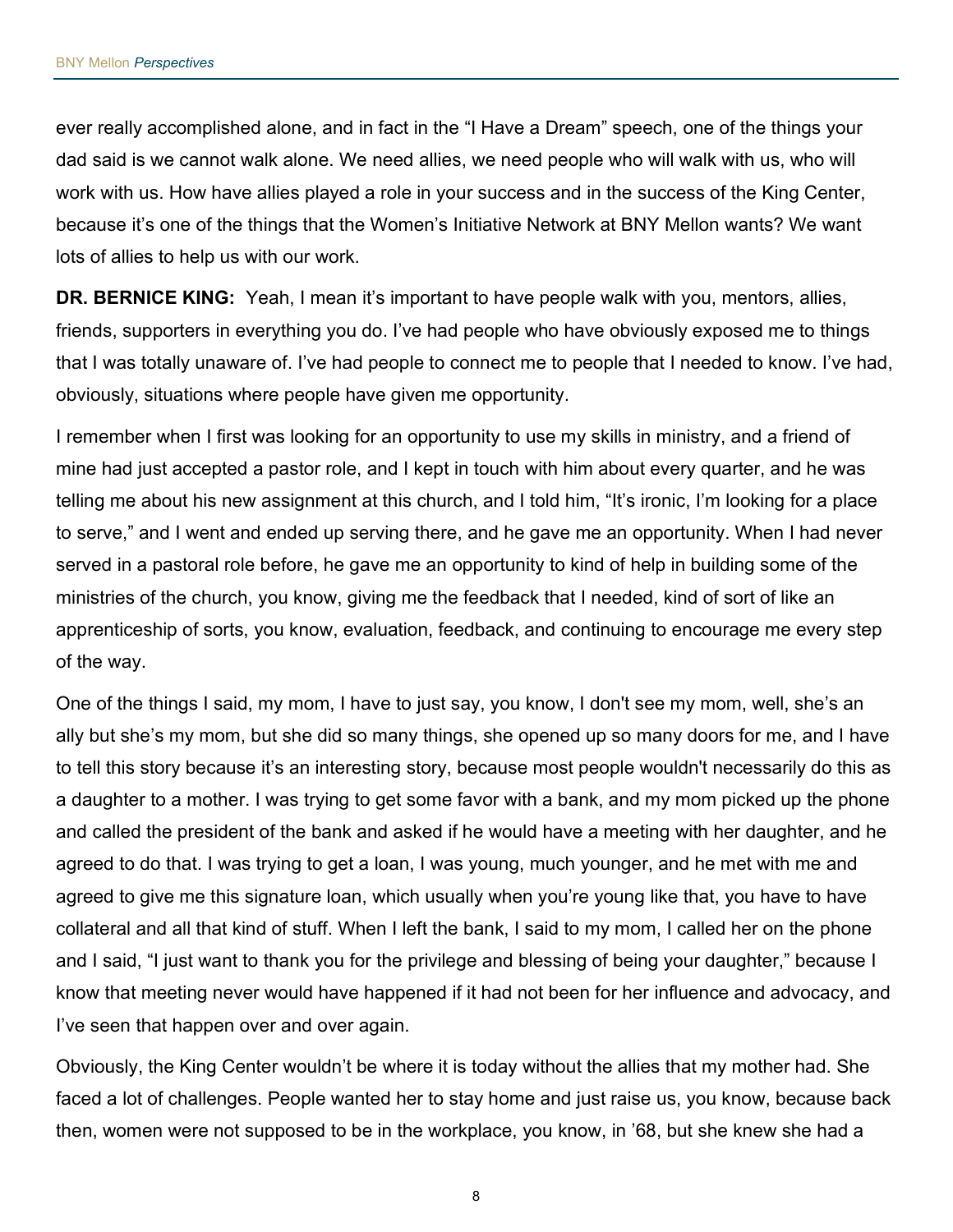mission and she knew she had a purpose and a calling, and she set out to do it, and there were people in my family who undergirded her and supported her, and who worked side-by-side with her. There were friends who came along and helped to navigate relationships with certain leaders in corporate America to say hey, this work that she's doing over here is great work. I've seen that over and over again with the King Center.

When I came in, I had to restore some of the image of the King Center, and I had people who believed in me as a person and as a leader, and they came alongside of me and advocated for me before other people, and it's just had a ripple effect, and so I thank God for that support. We cannot, as you said, we cannot do it alone. Anybody who thinks they're so talented and intelligent and educated to do it alone, I think they are deceived, highly deceived. It takes people undergirding, supporting, opening doors for you, advocating for you, encouraging you, because we do get discouraged.

CATHERINE KEATING: One of the things that I love about your comments there is that you're basically telling us that we can look very broadly for allies, right? You have allies in your family, like your mom; you have allies in your community, like you did at the church; you could have allies in industry, as you talk about other companies, and it's really very good advice for all of us, you know, there's no limit to the number of allies we can have, and we could be very greedy in trying to find them, to a certain extent, if we want to drive change.

DR. BERNICE KING: Exactly, and the important thing is to avail yourself of that.

CATHERINE KEATING: That's right.

DR. BERNICE KING: And never shut off, even strangely enough, there are people who you may have differences with, but there may be points of connection and they are able to even open doors for you.

CATHERINE KEATING: That's right, that's right. No, it's really, really good advice to my thousand colleagues that are listening in, and our clients too, so thank you. So let me go back to International Women's Day and the theme of "Choose to Challenge." As I said, it can be hard to challenge and it can be hard for women to challenge sometimes, right? We want to be constructive, we don't want to be aggressive, and yet we want to drive change. Is there one thing that you could suggest to everybody listening today about challenge and how to challenge constructively – and by the way, if there's more than one, that's great too – but one thing that you have learned, you know, leading a life of challenge, challenge of the status quo, what would you say to our listeners today? What's the one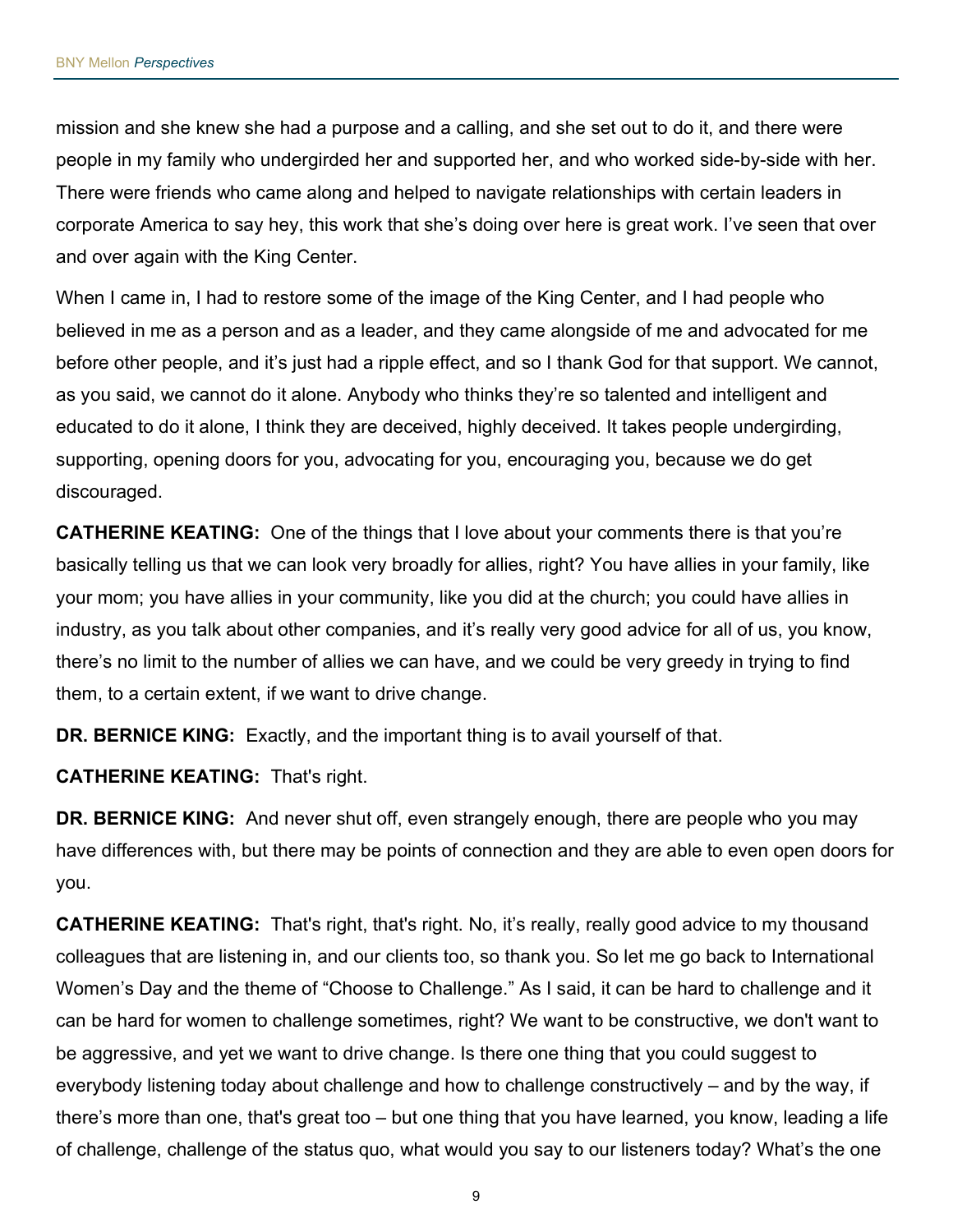thing that they could try?

DR. BERNICE KING: Well, this is going to sound interesting when we use the word "challenge," juxtaposing next to the word "listening" to understand. I find that it's important to seek openings when you are trying to challenge, particularly in an issue that may be controversial. People have openings, and the only way that they have openings is sometimes you have to take the posture of I'm not here to point a finger at you, I'm here to first seek to understand where you are coming from.

Stephen Covey calls it one of the habits of highly successful people, seeking first to understand then to be understood, because I think so many times we approach situations where we know how we feel, we know the passion surrounding it, and we want people on our page, but in a diverse culture, we have to find openings to connect with people so that we can then find common ground to bring about change that is a win-win outcome, because that's where I approach things from. I'm always listening for where can I extract something here from this perspective that has a bit of truth to it, and extract something here, and bring those together in a way that all parties can say, okay, I may not be able to get it all but I can live with this, so let's move forward in this way toward that win-win pathway, so that's one of the things that I think is important.

The second thing is we are not going to drive change in siloes, write that out. We will not drive change in siloes. We have got to get outside of our siloes and our comfort zones. If we are really going to change the world, think about this quote of my father's. He said – and he used the word "men" more globally, so I want everybody to understand the context because I want to use his actual quote, so insert "woman" or whatever – he said, "Men hate each other because they fear each other, they fear each other because they don't know each other, they don't know each other because they don't – they're not connected," wait a minute, I'm trying to get it right. "They fear each other because they don't know each other, they don't know each other because they don't communicate with each other, and they don't communicate with each other because they are disconnected from each other." Connection is so important in this world today to drive change, and we can't connect this in siloes, because our world has so many different perspectives and angles, and we've got to be able to reach across these barriers and reach across the table, connect with each other and find these win-win pathways.

CATHERINE KEATING: Well, thank you. You have no idea how your words about getting out of siloes to drive change resonate with us at BNY Mellon and with our audience. You know, your comments today have been so inspiring to all of us here about leadership and about challenge, and I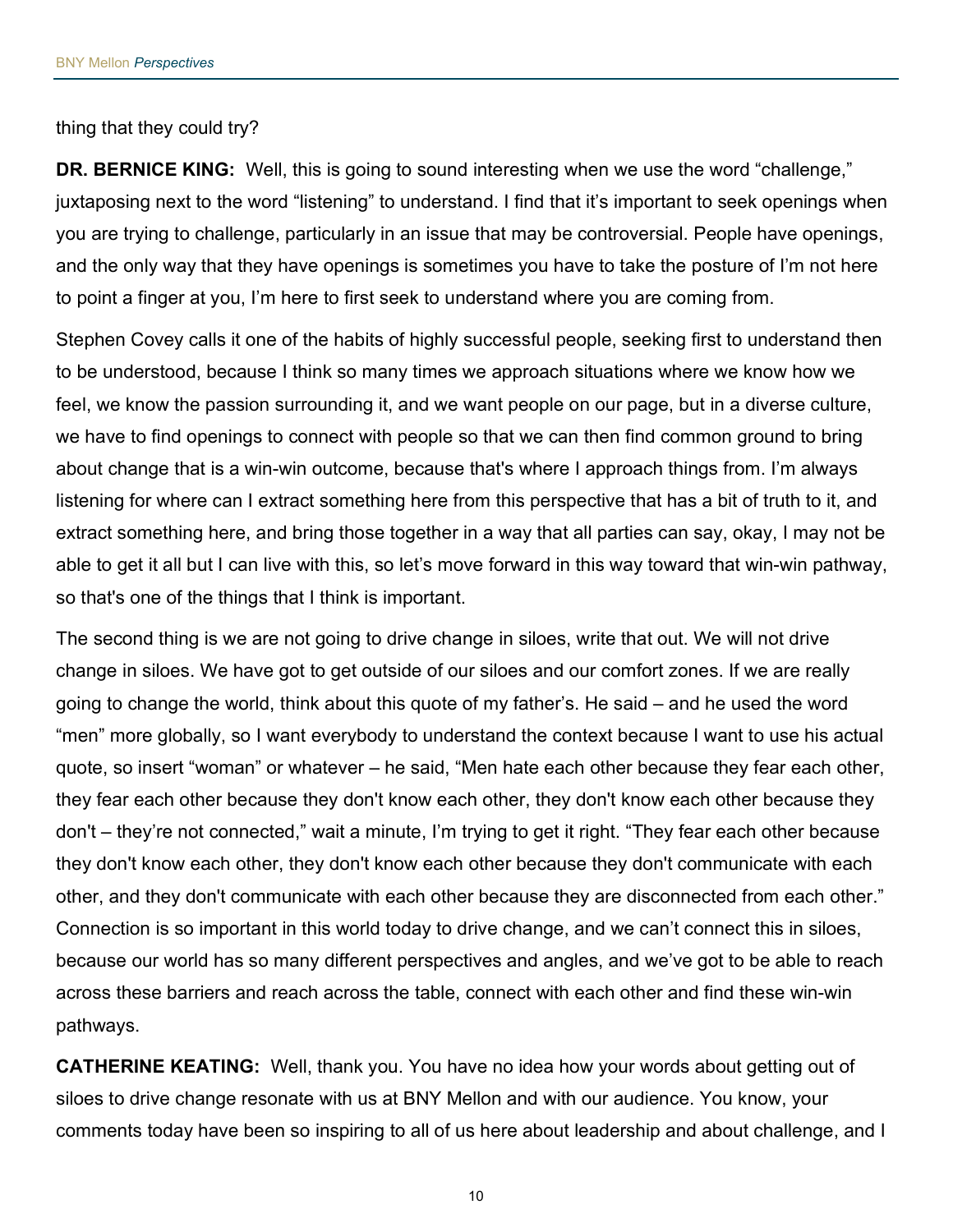have sort of four key takeaways that I'm going to take away with me, so thank you for that.

The first one you said is that leadership is really about purpose. You talked about your dad and leading with conscience, and you talked about yourself and leading with compassion, and that leadership is really about purpose, and we believe that at BNY Mellon too.

The second thing I heard you say that really spoke to me is that leadership is a lifestyle, and in that lifestyle you can gather allies all around you, in your family, in the community, in your company, in your industry, you know, to help challenge and drive change.

And the third thing you said is that the first thing about leadership and challenge is listening, it's listening and understanding, and I think that's very important in a world today where it can feel like there's a lot of noise, but you're saying the first thing you have to do is listen, and I think that's very, very powerful for all of us.

And the last one – and again, I told you this really resonates with my colleagues and me – is that you can't lead and accomplish change in siloes, you have to get out of your siloes and find what you share, and that's very, very powerful and important to us at BNY Mellon too.

So again, on behalf of all my colleagues, Dr. King, thank you so much for the work you do, thank you for the time you have given us this morning, and really this inspiration that we're all going to take with us through our day today and into the future, so thank you. Thank you.

DR. BERNICE KING: Thank you so much, thank you all for having me, I enjoyed it.

CATHERINE KEATING: Oh, it's just been wonderful, just been wonderful.

**TOM HOARE:** Hey, everyone, Tom here again. Thanks for joining us for this episode, I hope you enjoyed that conversation, and as I said at the top, we hope you will keep listening on Apple, Spotify, Google, or wherever you consume your podcasts, and we'd be grateful if you'd share your feedback. Leave a review or a rating, or tell us what you'd like to hear more about on social media, LinkedIn, Twitter, Facebook, Instagram, and of course on bnymellon.com. We appreciate you joining, we're grateful to you as listeners, and we'll see you at the next episode.

BNY Mellon is the corporate brand of The Bank of New York Mellon Corporation and may be used to reference the corporation as a whole and/or its various subsidiaries generally. This material does not constitute a recommendation by BNY Mellon of any kind. The information herein is not intended to provide tax, legal, investment, accounting, financial or other professional advice on any matter, and should not be used or relied upon as such. The views expressed within this material are those of the contributors and not necessarily those of BNY Mellon. BNY Mellon has not independently verified the information contained in this material and makes no